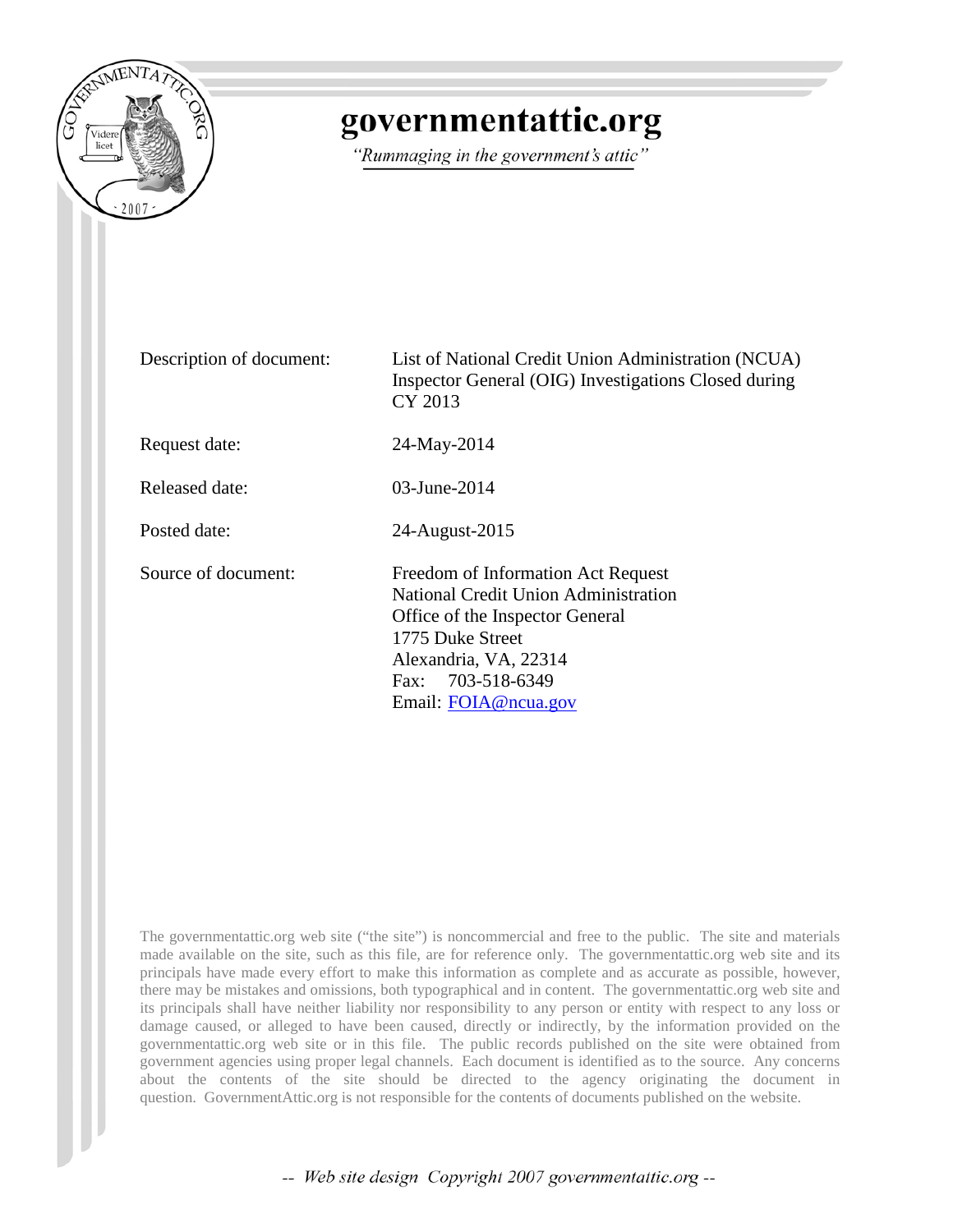

June 3, 2014

SENT BY E-MAIL

RE: Your FOIA Request #OIGFOIA-2014-07

This is in response to your letter dated May 24, 2014, requesting information under the Freedom of Information Act (FOIA), 5 U.S.C.  $\S$  552. Specifically, you requested a list of investigations closed by the Office of Inspector General (OIG) during calendar year 2013.

I have provided herewith three (3) pages responsive to your request. Information redacted from this document qualifies for protection under subsections  $(b)(6)$  and  $(b)(7)(C)$  of the FOIA. Subsection (b)(6) permits agencies to withhold information the disclosure of which would constitute an unwarranted invasion of personal privacy. Subsection  $(b)(7)(C)$  protects information compiled for law enforcement purposes if its release could reasonably be expected to constitute an unwarranted invasion of personal privacy.

Should you consider any or all of the determinations set forth above a denial of your request, you have the right to appeal those determinations. An appeal may be in writing or sent electronically, and filed within 30 days from the receipt of this initial determination.

If you file a written appeal, please note "FOIA-APPEAL" in the letter and on the envelope and address your appeal to:

> National Credit Union Administration Office of General Counsel-FOIA **APPEAL**  1775 Duke Street Alexandria, Virginia 22314-3428

> > Sincerely,

Sham Dep

Sharon Separ Counsel to the Inspector General/ Assistant IG for Investigations

Attachments cc: NCUA FOIA Officer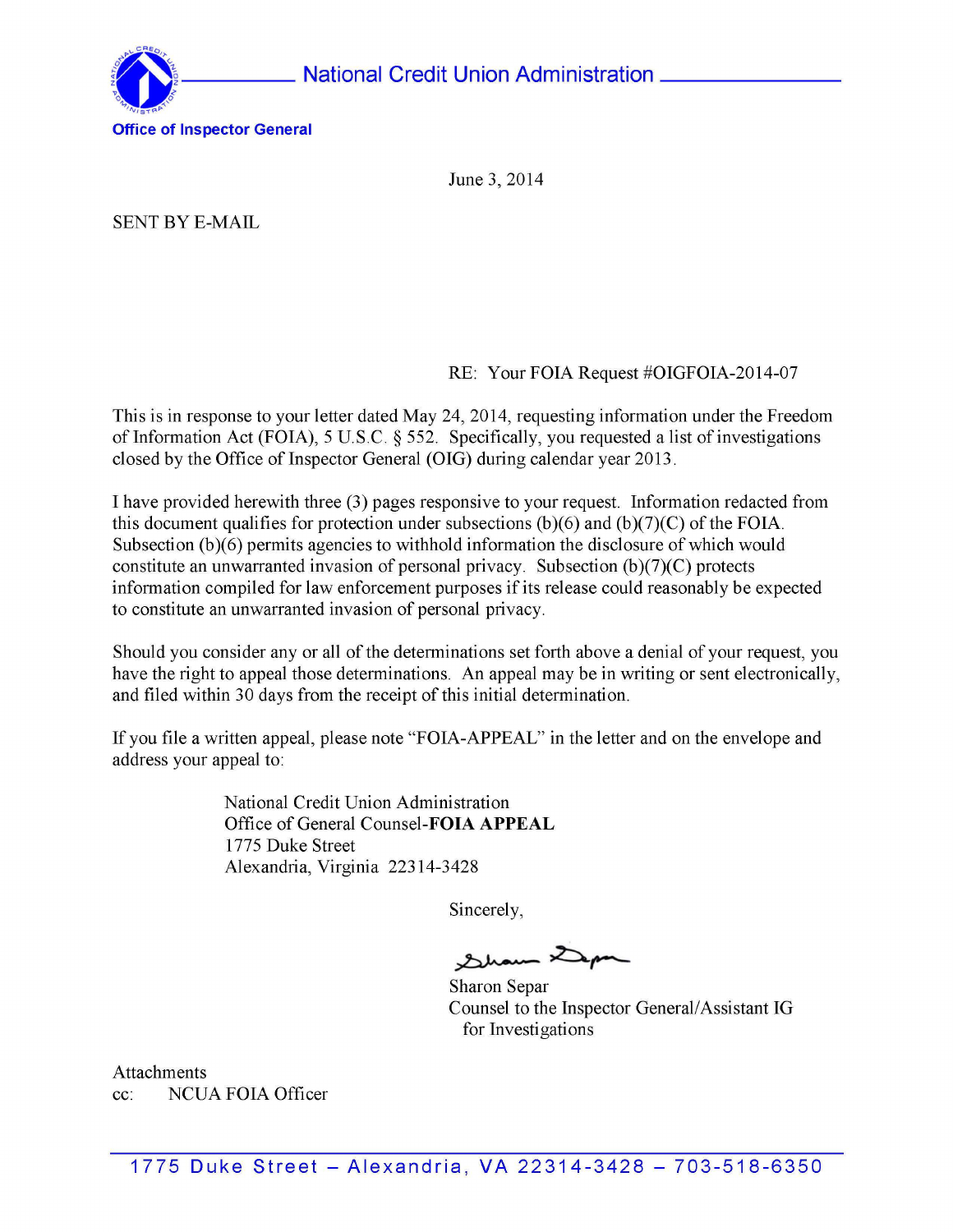| <b>Case Number</b> | <b>I</b> Region | Date Opened   Date Closed |                   | Subject              |
|--------------------|-----------------|---------------------------|-------------------|----------------------|
| 13-AI-R2-01        |                 | 3/14/2013                 | 4/29/2013         | (5)(6)(6)(7)         |
| 13-AI-CO-02        | CO              | 4/15/2013                 | 5/29/2013 Unknown |                      |
| 13-CI-CO-03        | CO              | 7/3/2013                  | 10/18/2013 I      | (b)(6)(6)(6)         |
| 13-AI-R1-04        |                 | 9/25/2013                 | 2/4/2014 \        | $(b)(b)(b)(b)^{(7)}$ |
| 13-AI-R5-05        |                 | 11/15/2013                | 5/5/2014          |                      |



Click on Badge to Return to Master Sheet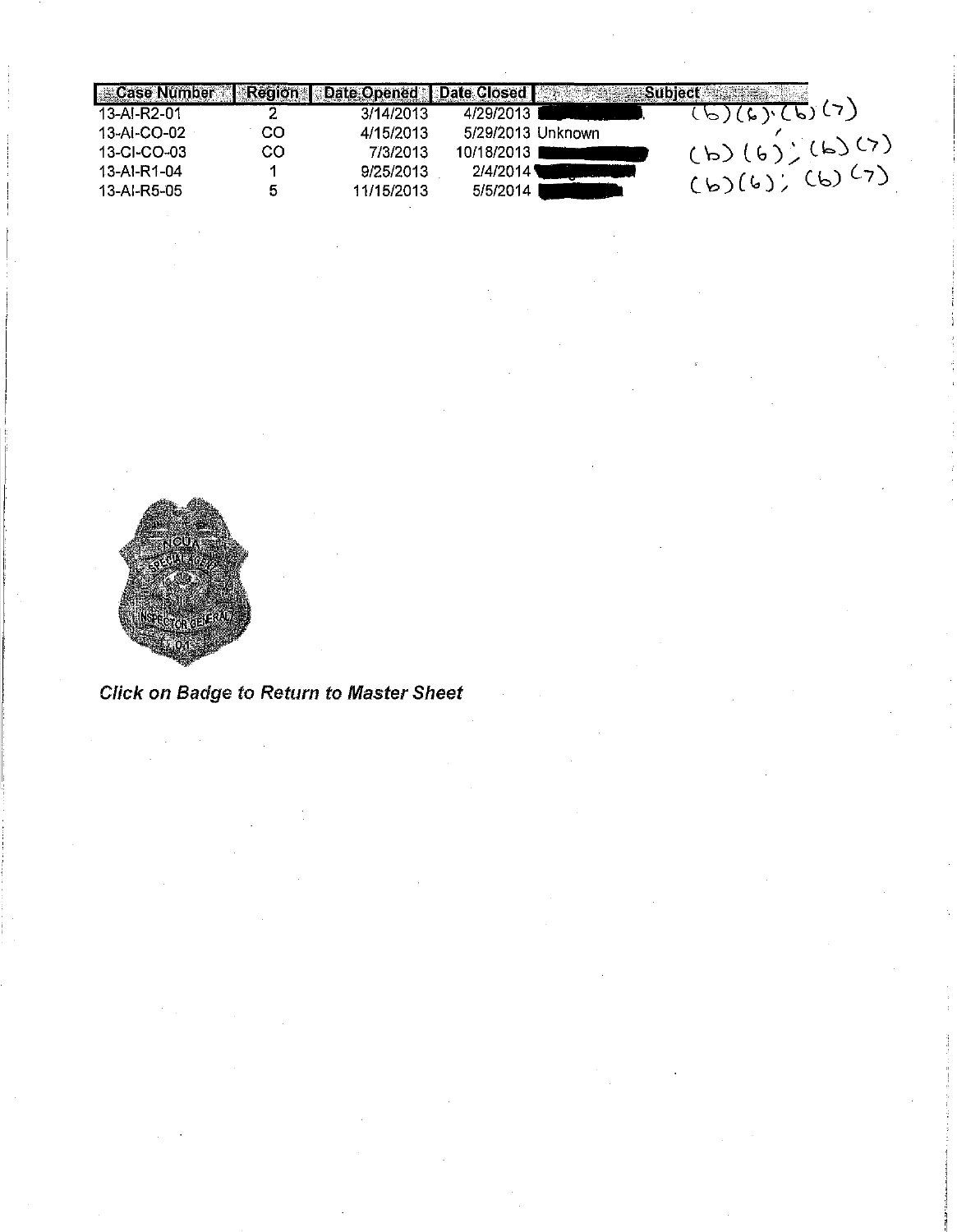**Matter under Investigation Beatting** 

Misuse of Government travel card Tampering with Government Telephone Referral Database Misconduct: Unauthorized Use of Government Computer

đ

Misconduct: Unprofessional Conduct (Harrassment)

Misconduct: Alleged Unprofessional Conduct (Harrassment)